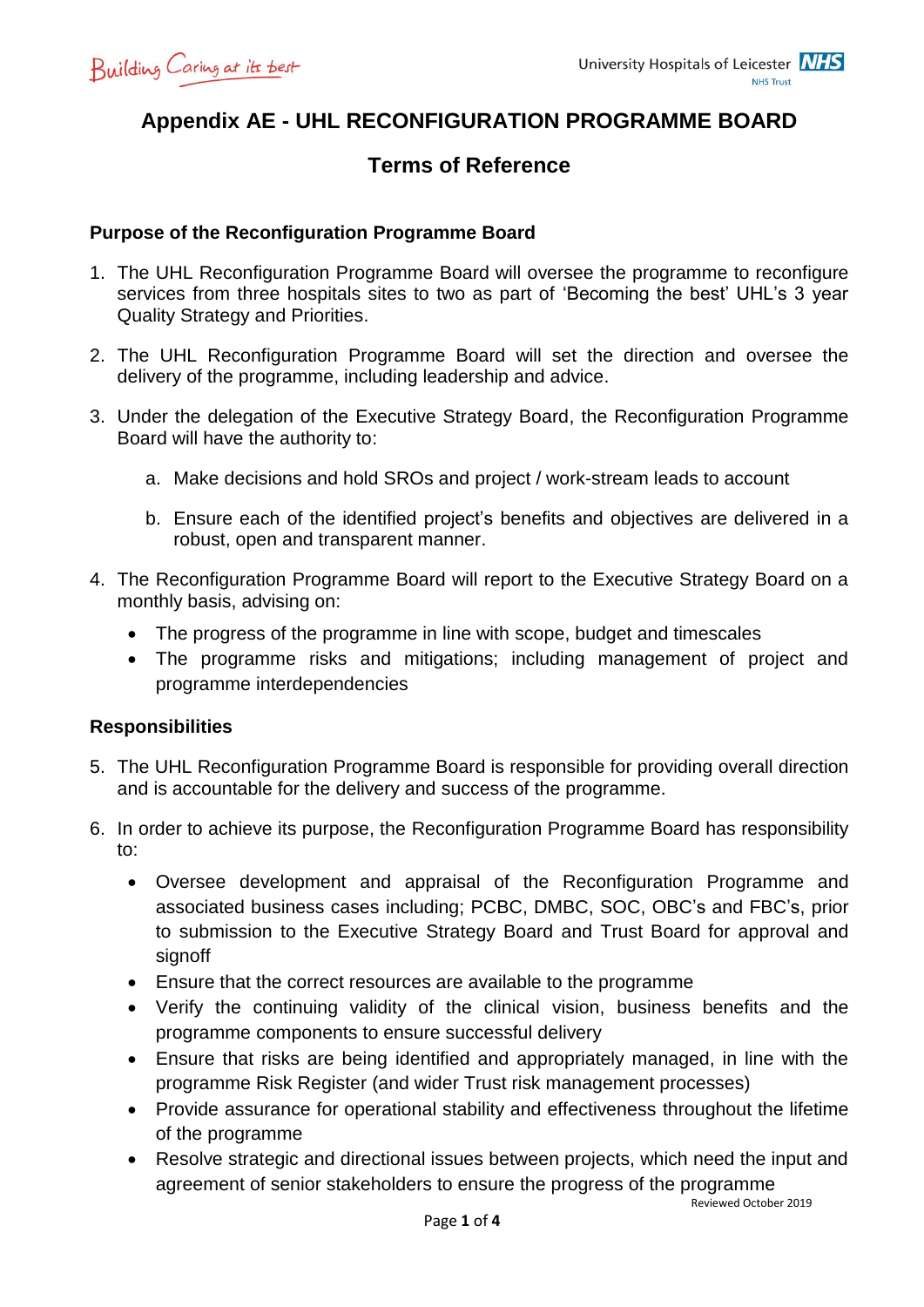

- Oversee the programme Communication Plan and be assured that the communication channels are effective for all stakeholders
- Ensure appropriate links are made with other work-streams and groups within UHL, Better Care Together, the Sustainability & Transformation Plan and LLR.
- 7. The Director of Estates and Facilities as the Reconfiguration Senior Responsible Owner (SRO) will chair the meetings and have the executive responsibility for decisions relating to the programme.
- 8. Each member of the Programme Board will provide and commit support to the SRO for the areas of the business that they represent.

# **Membership & Quorum**

- 9. The membership of the UHL Reconfiguration Programme Board is outlined in the tables below. The lead for each work-stream may request one or more of their deputies attend the meetings either with the lead, or in their place if the lead is not able to attend.
- 10.The UHL Reconfiguration Programme Board will be quorate only if there is a representative from each work-stream present:

| Role / Work-stream                            | Lead                                                | <b>Deputies</b>                                     |  |
|-----------------------------------------------|-----------------------------------------------------|-----------------------------------------------------|--|
| <b>Reconfiguration SRO</b>                    | Director of Estates &<br><b>Facilities</b>          | Director of Strategy and<br>Communication           |  |
|                                               |                                                     | <b>Reconfiguration Programme</b><br><b>Director</b> |  |
| Programme Director                            | <b>Reconfiguration Programme</b><br><b>Director</b> | <b>Head of Reconfiguration</b><br><b>PMO</b>        |  |
|                                               |                                                     | Senior Project Manager                              |  |
| <b>Operations</b>                             | <b>Chief Operating Officer</b>                      | <b>Deputy Chief Operating</b><br>Officer            |  |
|                                               |                                                     | Director of Operational<br>Improvement              |  |
| <b>Medical &amp; Nursing</b>                  | <b>Medical Director</b>                             | <b>Deputy Medical Director</b>                      |  |
|                                               | <b>Chief Nurse</b>                                  | <b>Deputy Chief Nurse</b>                           |  |
| Finance                                       | <b>Director of Operational</b><br>Finance           | <b>Reconfiguration Project</b><br>Accountant        |  |
| <b>Estates &amp; Facilities</b><br>Management | Deputy Director of Estates                          | <b>Head of Estates</b>                              |  |

11.Additional members are invited to each meeting as below:

| <b>Role</b>                 | Lead                               |  |
|-----------------------------|------------------------------------|--|
| Programme Management Office | <b>Head of Reconfiguration PMO</b> |  |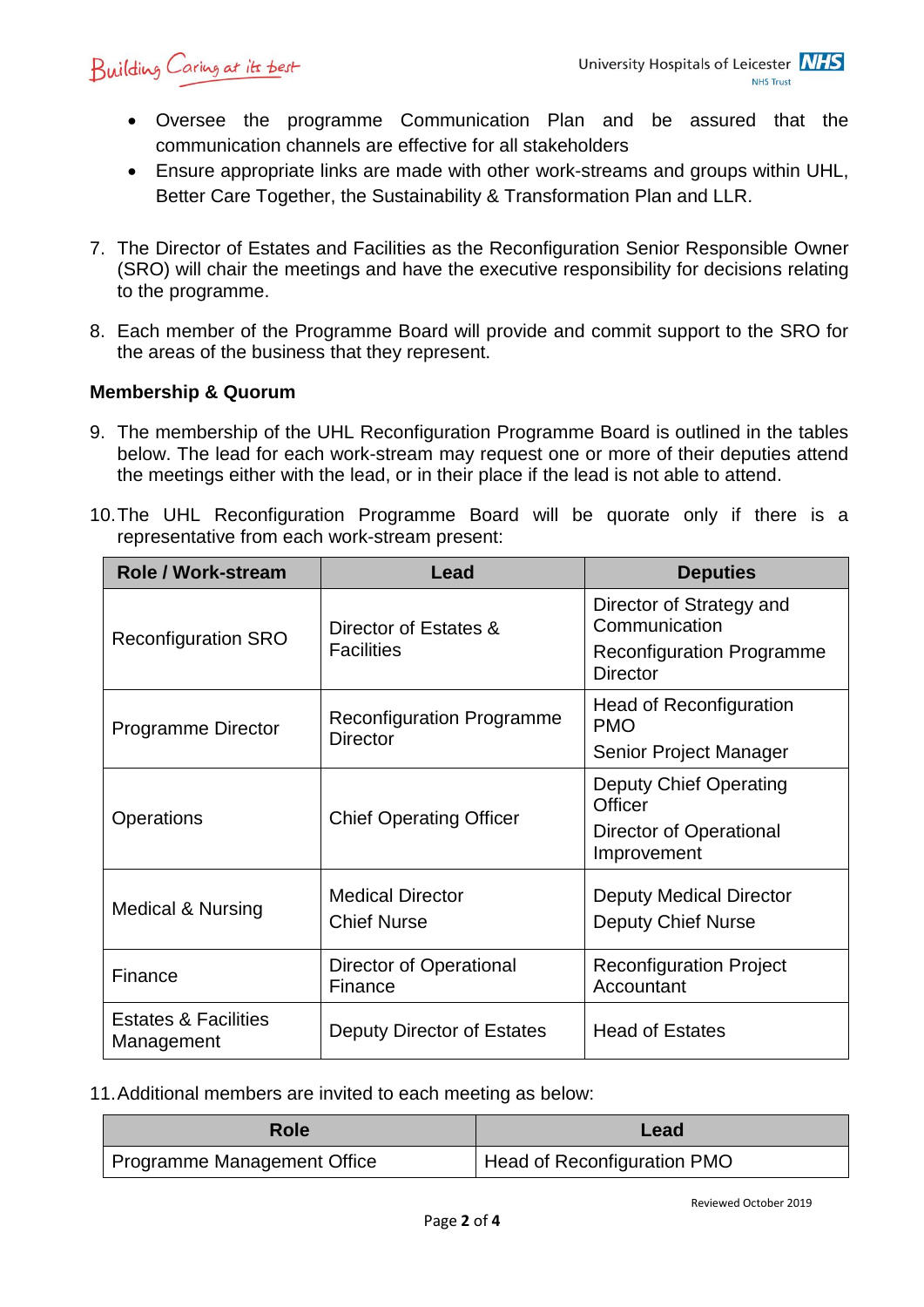| Planning & STP Lead                 | Deputy Director of Strategy     |
|-------------------------------------|---------------------------------|
| Information Management & Technology | Head of Projects and Programmes |

12.A range of projects will be required at different stages throughout the lifetime of the programme to deliver the outcomes and benefits, some of which will be grouped and governed by an overarching project board. The SRO / Project Executive for each project board will also be a member of the UHL Reconfiguration Programme Board. These are listed below:

| <b>Project Board</b>                                                             | Project (s) / Work-stream                                                                                                                                                                         | <b>SRO / Lead</b>                         |  |
|----------------------------------------------------------------------------------|---------------------------------------------------------------------------------------------------------------------------------------------------------------------------------------------------|-------------------------------------------|--|
| Children's Hospital Project<br><b>Board</b>                                      | <b>EMCHC</b><br><b>LRI Children's Hospital</b>                                                                                                                                                    | Director of Strategy and<br>Communication |  |
| Women's Project Board                                                            | <b>Maternity Hospital</b>                                                                                                                                                                         | <b>Chief Nurse</b>                        |  |
|                                                                                  | <b>LRI Gynaecology Project</b>                                                                                                                                                                    |                                           |  |
| <b>GH Expansion Project</b><br><b>Board</b>                                      | <b>GH New Build (including</b><br><b>Treatment Centre and new</b><br>wards)                                                                                                                       | <b>Deputy Medical Director</b>            |  |
| <b>ICU Project Board</b>                                                         | LRI & GH ICU Expansion                                                                                                                                                                            | Deputy Medical Director &                 |  |
|                                                                                  |                                                                                                                                                                                                   | Deputy Chief Operating Officer            |  |
| <b>Diagnostics and Clinical</b><br><b>Support Project Board</b>                  | <b>LRI Support Functions</b><br>(pharmacy & mortuary)<br><b>GH Support Functions</b><br>(pharmacy)                                                                                                | <b>Clinical Director</b>                  |  |
| <b>Internal Refurbishment</b><br><b>Project Board</b>                            | •LRI Ward<br>Refurbishments<br>•GH Ward<br><b>Refurbishments</b><br>• GH Surgical Admissions<br>Unit<br>• LGH Works (including<br>works to LPT Evington<br>Centre to relocate Stroke<br>services) | <b>TBC</b>                                |  |
| Infrastructure Project<br><b>Board</b>                                           | <b>LRI and GH infrastructure</b>                                                                                                                                                                  | <b>TBC</b>                                |  |
| Corporate Back Office /<br><b>Training and Education</b><br><b>Project Board</b> | <b>Back Office</b><br>Reconfiguration                                                                                                                                                             | <b>Director of People</b>                 |  |
| <b>LGH Rationalisation</b><br>Programme Board                                    | • Clinical Reference<br>• Estates, Technical and IT                                                                                                                                               | <b>Director of Estates</b>                |  |